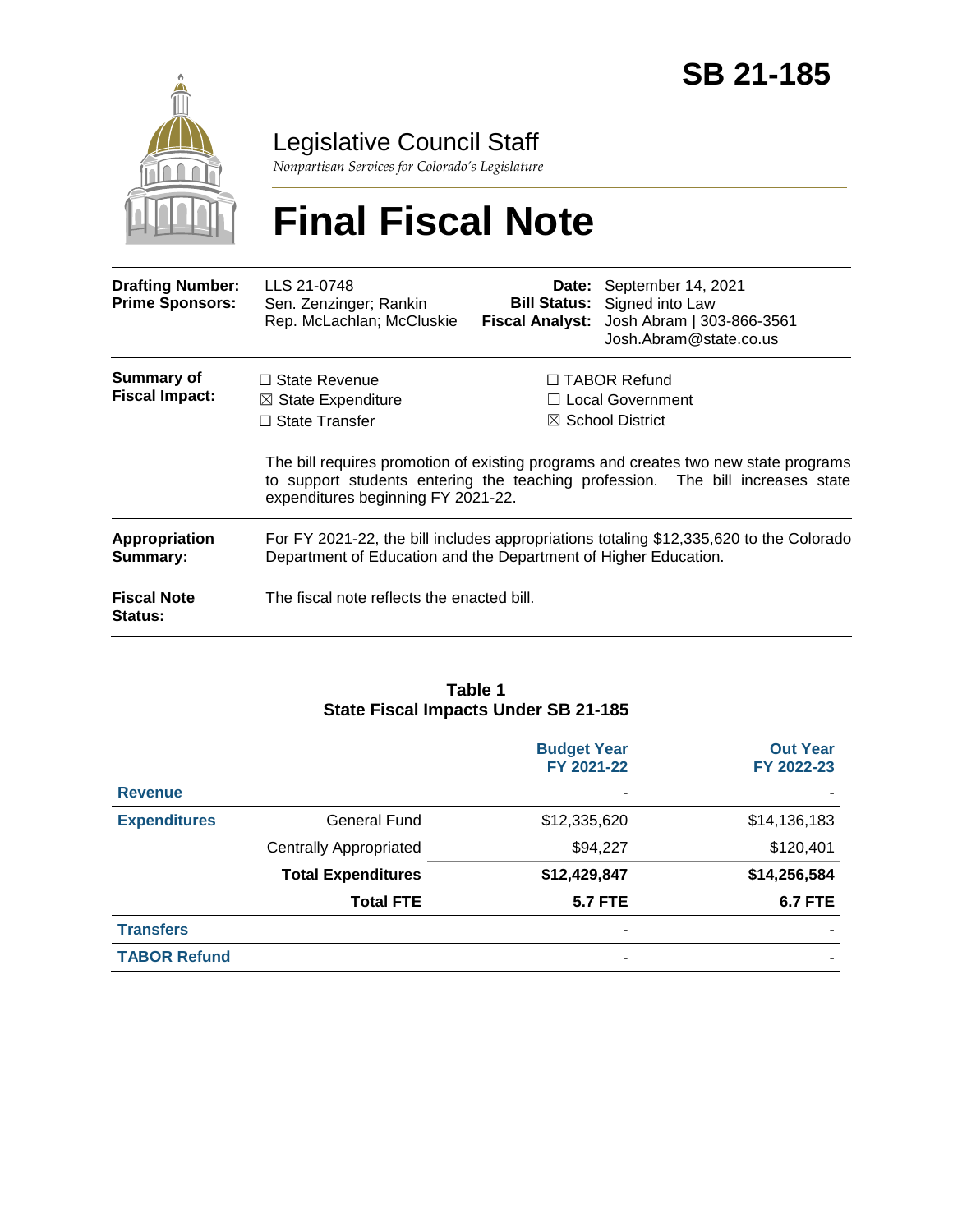#### **Summary of Legislation**

The bill makes several changes to address teacher recruitment, preparation, and retention.

**Adjunct instructors.** The bill allows an individual to obtain or renew an adjunct instructor authorization only at the request of the district or charter school that employs the individual, and restricts employment only to the requesting public school. An adjunct instructor may not be employed as a full time teacher, except for a position in a rural school district for which there were no qualified applicants.

**Promoting existing educator support programs.** The Colorado Department of Education (CDE) must direct resources toward publicizing existing programs supporting teacher recruitment, preparation and retention, including alternative preparation and fellowship programs, support for student teachers in rural areas, loan forgiveness, and similar efforts to support entry to the educator workforce. CDE must also provide technical support to local education providers (LEPs) to access the programs.

**Teaching career pathway.** No later than the 2022-23 school year, the Department of Higher Education (DHE), in collaboration with the CDE and institutions of higher education, must design a career pathway for students to enter the teaching profession. At a minimum, the pathway must include options for secondary and higher education students and adult learners, provide counseling and wraparound support services, and align with the performance-based teacher licensing standards adopted by the State Board of Education (SBE).

**Teacher recruitment, education and preparation (TREP).** The bill creates the Teacher Recruitment Education and Preparation Program (TREP) in the CDE. The program allows a participant to concurrently enroll in postsecondary courses for two years following the student's twelfth grade year. If a student is following the teaching career pathway, is on schedule to complete the specified courses by the senior year, and is enrolling in the pathway's postsecondary courses for the fifth and sixth year among other requirements, the CDE may designate the student a TREP program participant.

Beginning in the 2022-23 school year, the CDE must administer TREP pursuant to guidelines adopted by the Concurrent Enrollment Advisory Board and approved by the community college system. In its annual budget request to the Joint Budget Committee (JBC), the CDE must report the total number of potential TREP participants for the following school year.

The General Assembly must decide annually the number of TREP participants to fund in the Long Bill. Each TREP participant is funded at the same per-pupil rate as the ASCENT program. For FY 2022-23, the General Assembly must fund no more than 200 participants. A local education provider (LEP) that enrolls a TREP participant may include the student in the district's funded pupil count and receive extended high school funding for the student. If an LEP receives extended high school funding for fifth and sixth year senior students, the school or district may spend funding on behalf of TREP students enrolling in higher education.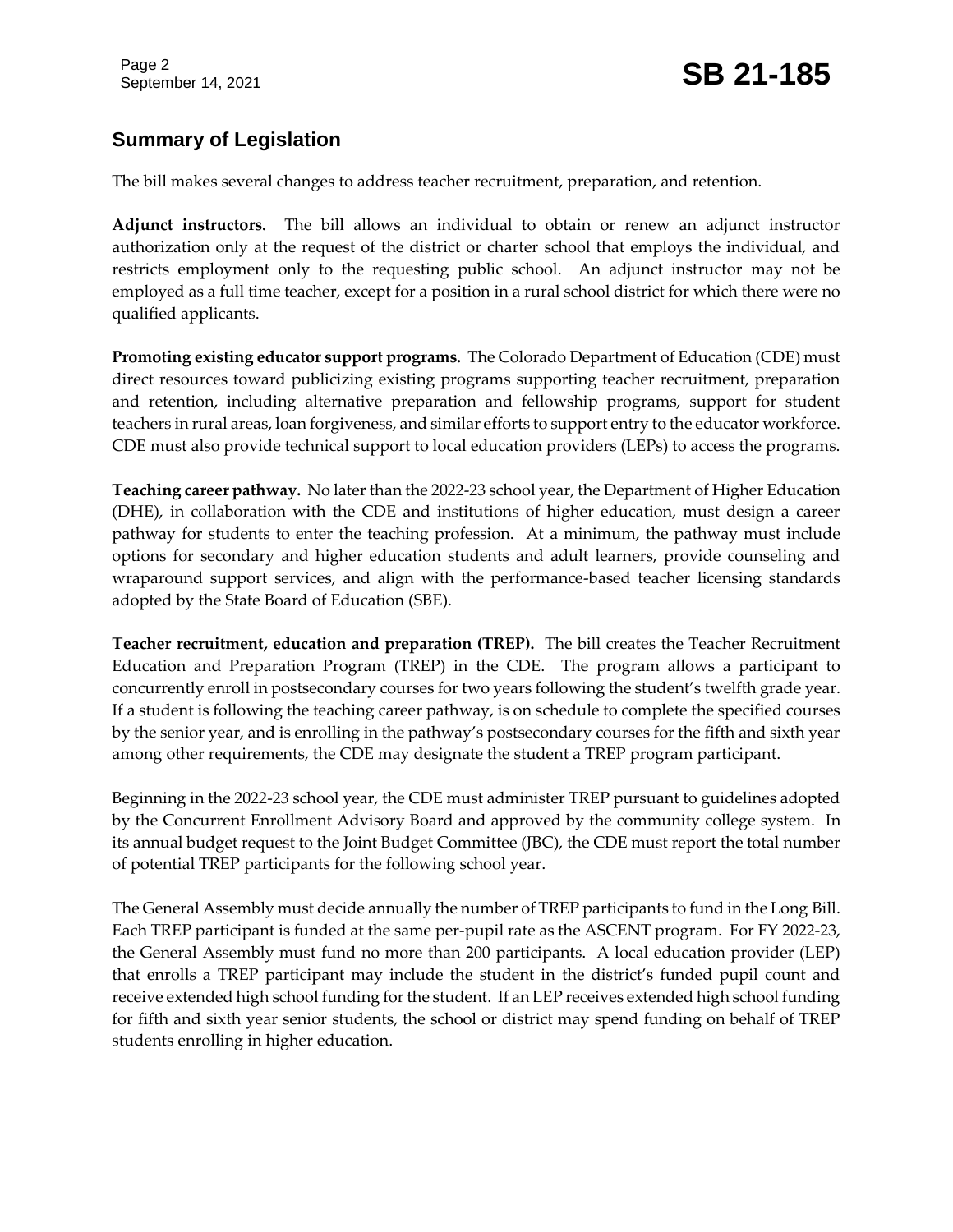**Educator recruitment and retention program.** The bill creates the Educator Recruitment and Retention (ERR) Program in the CDE to provide support to members of the armed forces, nonmilitaryaffiliated educator candidates, and LEPs to recruit and retain qualified educators. The SBE must adopt rules and the department must administer the program and collect data and report effectiveness and best practices. CDE must provide:

- one-on-one counseling and coaching;
- career and teacher job fairs;
- substitute teacher "boot camps" for newly authorized substitutes and LEPs;
- job placement platforms;
- professional development through the first three years of service; and
- retention counselling services for LEPs.

The ERR program must have an application and award procedure to provide participants with up to \$10,000 for tuition costs at an educator preparation program. The department distributes the financial assistance directly to the enrolling postsecondary educator preparation program. As part of its annual budget request, the department must prepare a progress report on program implementation and provide it to the SBE, the Governor, and the General Assembly.

**Educator mental health program**. The bill requires that the University of Colorado Health Sciences Center provide support services for educators through the Educator Well-Being and Mental Health Program in the Department of Psychiatry. Services may include a hotline for educators, staffed support groups, and training and support focusing on coping with stress and resilience during the COVID-19 pandemic. The bill allows the DHE to enter into a fee-for-service contract to provide funding for the program, and requires that the University of Colorado report to the DHE annually concerning program implementation and outcomes.

**Other educator programs.** For FY 2021-22, the bill restores \$2.9 million in funding for the Educator Loan Forgiveness Program in the DHE, and \$3.0 million in funding for the Quality Teacher Recruitment Grant Program in the CDE.

#### **State Expenditures**

The bill increases state expenditures by about \$12.4 million and 5.3 FTE in FY 2021-22, and by about \$14 million and 6.7 FTE in FY 2022-23. The fiscal note estimates the anticipated cost to implement the new programs created in the bill; however, actual costs will depend on the number of participants in the ERR and TREP programs, the amount of technical support, wraparound services, and professional development provided by CDE, the actual value of the TREP stipend in FY 2022-23, the number of qualifying students accessing the new career pathway, and future funding decisions made by the JBC. Personal services costs in FY 2021-22 are prorated for the General Fund pay date shift and an assumed September 1 effective date. State expenditures are displayed in Table 2 and discussed below.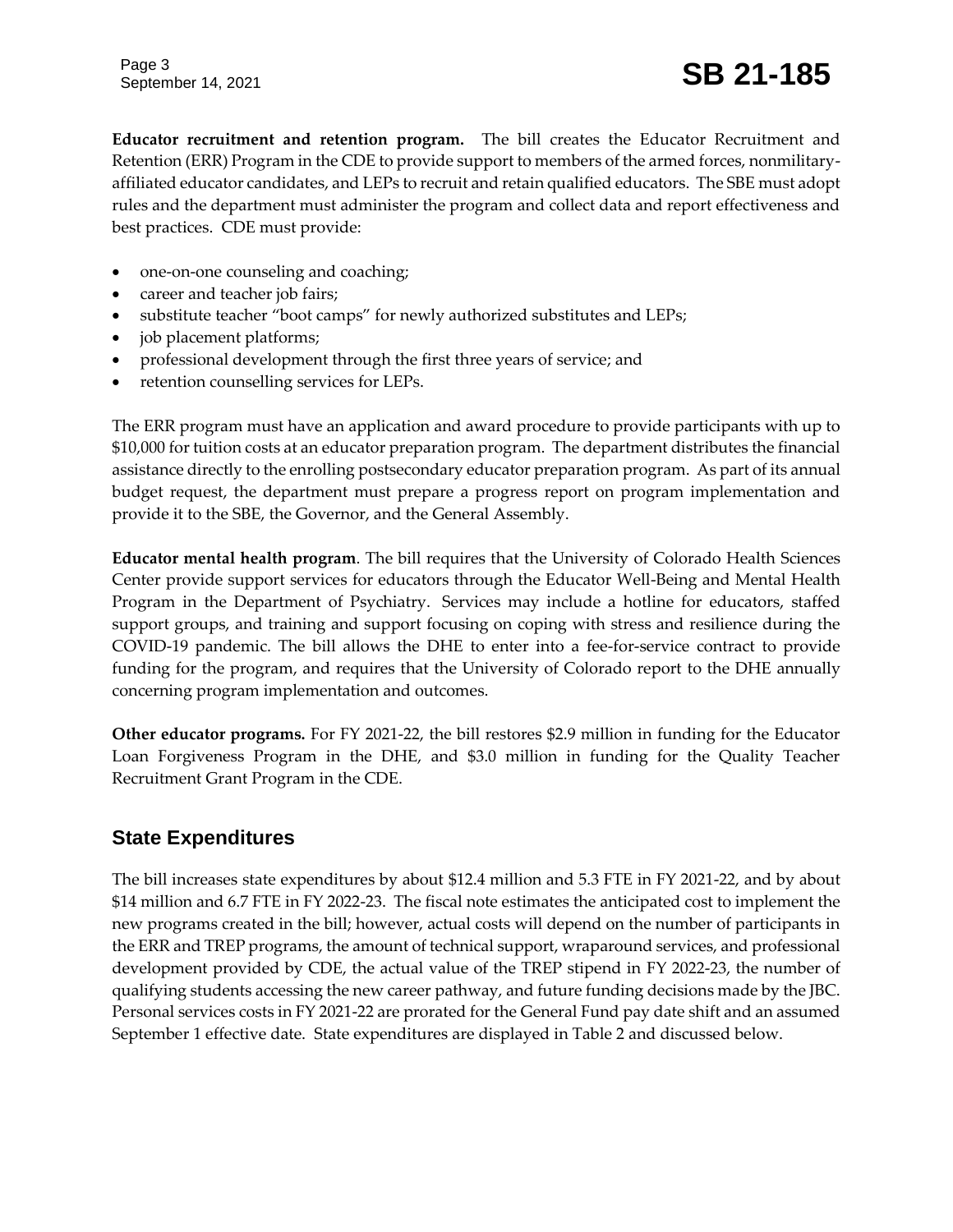| Table 2                             |  |  |  |  |  |
|-------------------------------------|--|--|--|--|--|
| <b>Expenditures under SB 21-185</b> |  |  |  |  |  |

| <b>Cost Components</b>                     | FY 2021-22     | FY 2022-23     |
|--------------------------------------------|----------------|----------------|
| <b>Department of Higher Education</b>      |                |                |
| <b>Personal Services</b>                   | \$56,338       | \$57,782       |
| <b>Operating Expenses</b>                  | \$1,485        | \$1,350        |
| <b>Capital Outlay Costs</b>                | \$6,200        |                |
| <b>Educator Loan Forgiveness</b>           | \$2,500,000    | \$2,500,000    |
| <b>Educator Loan Administration</b>        | \$398,963      | \$398,963      |
| Educator Well Being Program - CU           | \$239,778      | \$239,778      |
| <b>Centrally Appropriated Costs1</b>       | \$15,097       | \$15,228       |
| FTE - Personal Services                    | 1.0 FTE        | 1.0 FTE        |
| <b>DHS Subtotal</b>                        | \$3,217,861    | \$3,213,101    |
| <b>Department of Education</b>             |                |                |
| <b>Personal Services</b>                   | \$399,311      | \$532,415      |
| <b>Operating Expenses</b>                  | \$6,345        | \$7,695        |
| <b>Capital Outlay Costs</b>                | \$37,200       |                |
| <b>ERR Financial Assistance</b>            | \$5,000,000    | \$5,000,000    |
| <b>TREP Funding</b>                        |                | \$1,708,200    |
| <b>ERR Recruitment</b>                     | \$575,000      | \$575,000      |
| Operating and Travel                       | \$115,000      | \$115,000      |
| <b>Quality Teacher Recruitment Funding</b> | \$3,000,000    | \$3,000,000    |
| Centrally Appropriated Costs <sup>1</sup>  | \$79,130       | \$105,173      |
| FTE - Personal Services                    | <b>4.7 FTE</b> | <b>5.7 FTE</b> |
| <b>CDE Subtotal</b>                        | \$9,211,986    | \$11,043,483   |
| <b>Total</b>                               | \$12,429,847   | \$14,256,584   |
| <b>Total FTE</b>                           | <b>5.7 FTE</b> | <b>6.7 FTE</b> |

*<sup>1</sup>Centrally appropriated costs are not included in the bill's appropriation.*

**Department of Higher Education.** The DHE requires staff to map secondary preparation pathways meeting unmet demand, coordinate stakeholders, and to develop training and instructor professional development for teacher preparation programs at institutions of higher education.

**University of Colorado.** The University of Colorado School of Psychiatry will require an annual appropriation of \$239,778 to administer the Educator Well-Being and Mental Health Program. Costs include staff and technology for a crisis hotline, support groups, and a coping and resilience training program.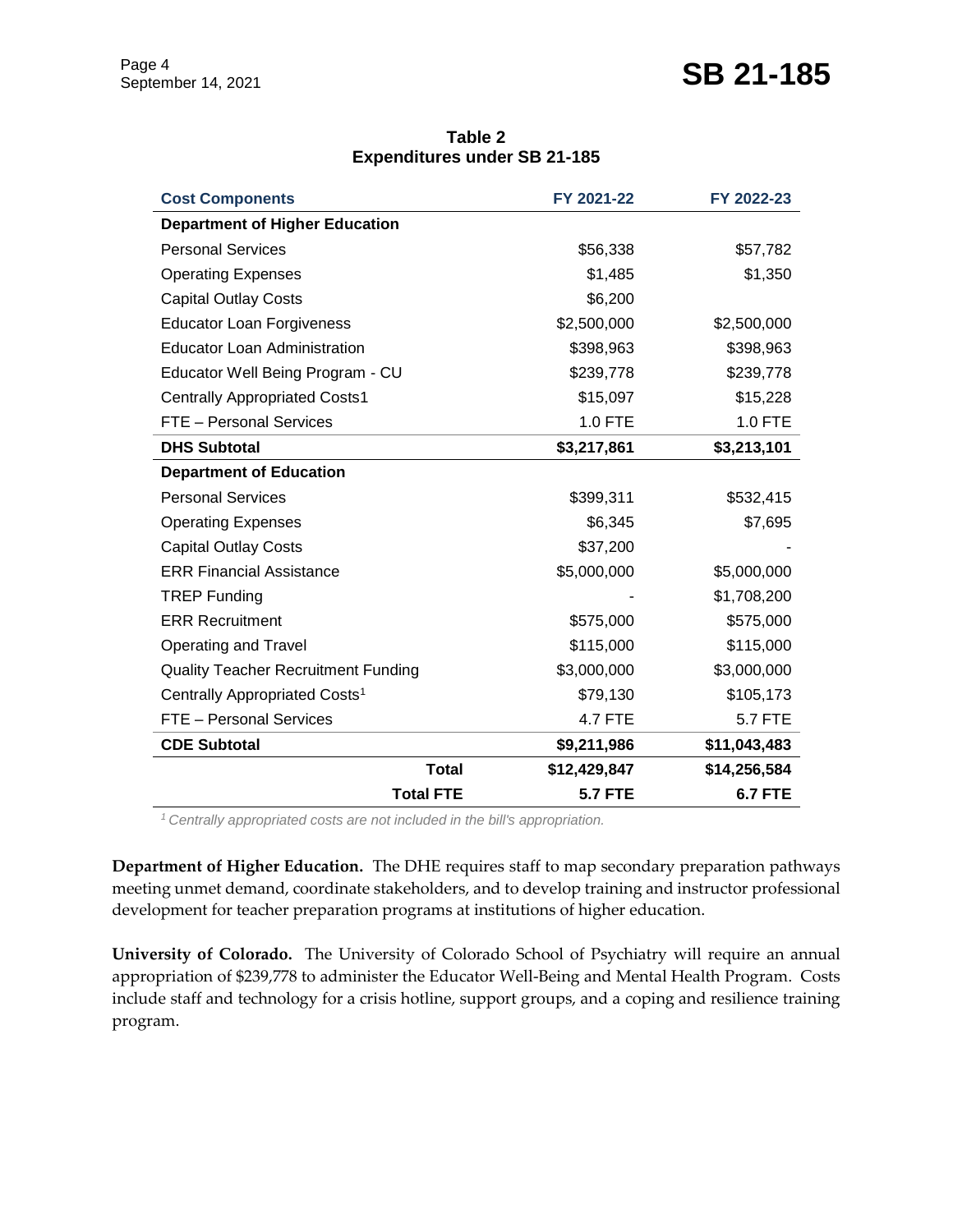**Colorado Department of Education.** The CDE requires new staff to work with DHE and other stakeholders to develop a teacher career pathway, promote existing recruitment and retention programs, and create the TREP program to be administered similar to the ASCENT program; staff is needed to provide multiple services to teacher preparation students through the ERR program. Costs also increase to support hosting and maintenance of digital recruitment platforms, outreach and technical assistance, coordinating counseling and wraparound services, and for travel.

**ERR financial assistance.** The bill requires that the ERR program develop a process to pay up to \$10,000 in tuition assistance directly to enrolling institutions of higher education. Assuming this portion of the program is funded with \$1.0 million, between 90-100 students could be supported with the full amount of tuition assistance, after some administrative costs to process payments to institutions.

**TREP funding.** The amount of TREP funding is equivalent to the funding provided for fifth and sixth year seniors participating in the ASCENT program. The current ASCENT funding is \$8,541 before application of the budget stabilization factor. For FY 2021-22, the bill limits the total number of eligible TREP participants to 200 students. The program must be developed in FY 2021-22, and funding for extended high school years begins in FY 2022-23. If 200 students are authorized to participate at the estimated 2021-22 ASCENT per pupil amount of \$8,541, state costs increase by about \$1.7 million beginning FY 2022-23.

**Additional appropriations.** In addition, the bill appropriates \$3.0 million for the quality teacher recruitment program and \$2.5 million for the educator loan forgiveness program.

**Centrally appropriated costs.** Pursuant to a Joint Budget Committee policy, certain costs associated with this bill are addressed through the annual budget process and centrally appropriated in the Long Bill or supplemental appropriations bills, rather than in this bill. These costs, which include employee insurance and supplemental employee retirement payments, are estimated to be \$94,227 in FY 2021-22, and \$120,401 in FY 2022-23.

#### **School District Impact**

Beginning with the 2022-23 school year, students identified and approved for participation in TREP can be counted in the enrollment of school districts for the purposes of determining school finance. Funding for each TREP participant is assumed to be the same as extended high school funding under the ASCENT program, currently about \$7,625 per student.

#### **Effective Date**

The bill was signed into law by the Governor on June 16, 2021, and it took effect September 7, 2021.